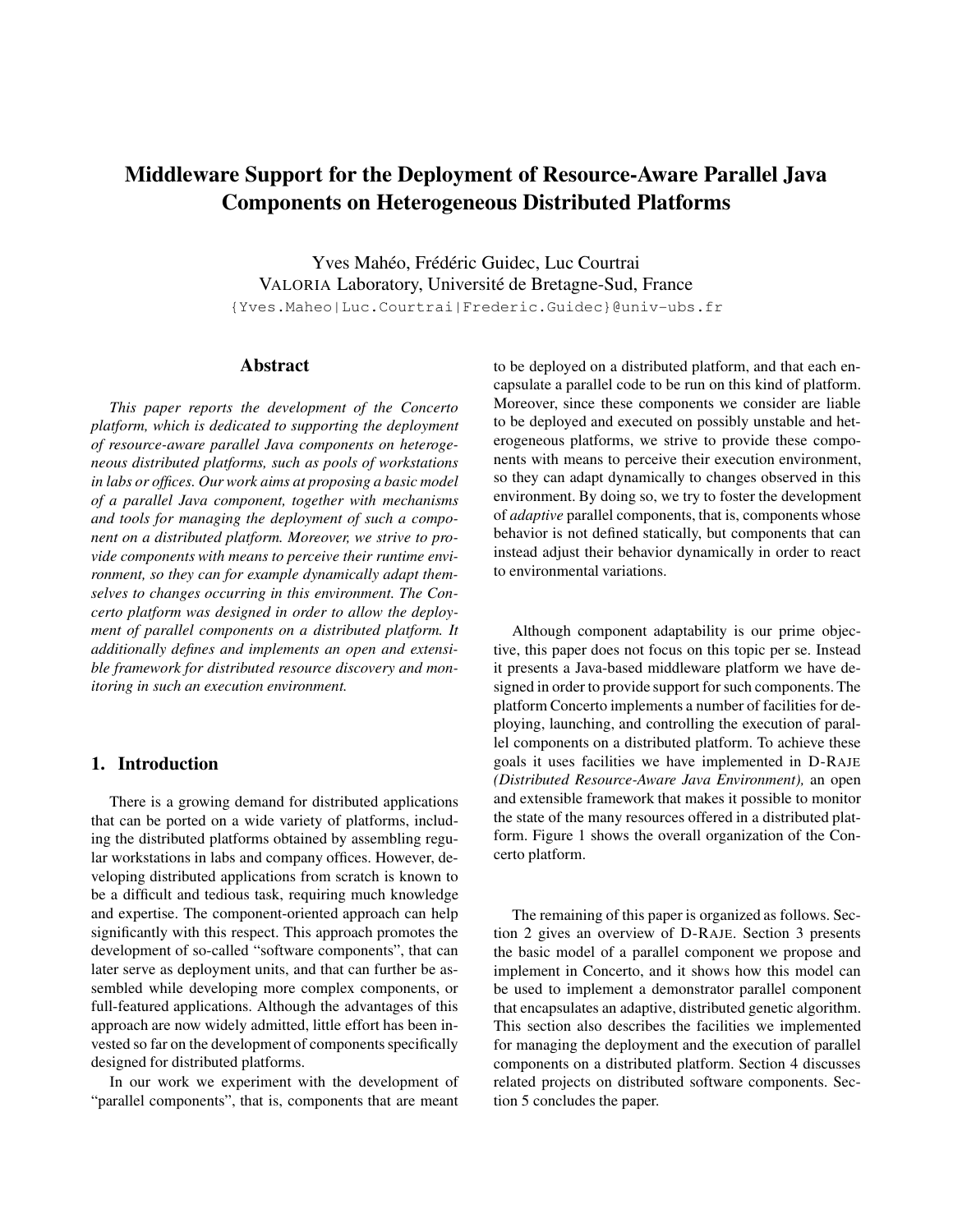# **2. Support for resource modeling and monitoring**

One of the main objectives of project Concerto is to provide parallel software components with means to perceive their runtime environment, so that they can adapt to variations observed in its characteristics. Environment modeling and monitoring in distributed systems has already been addressed in numerous projects pertaining for example to Grid computing or to network computing (such as [5, 11, 10, 14]). In many of these projects, though, resource modeling is performed at a rather coarse grain (*e.g.,* computing node, global free memory, network link), and information about resources is often limited to system resources, and collected using *ad hoc* methods. An important part of Concerto is made of a software framework called D-RAJE. This platform was designed so as to offer an extensible model in which any kind of resource in a distributed environment can be reified as a Java object. It also provides various facilities for monitoring these resources in a homogeneous way. A brief description of D-RAJE is given below. A more detailed presentation can be found in [9].

### **2.1. Resource modeling**

With D-RAJE a distributed system can be modeled and monitored using Java objects that reify the various resources offered in this system. As a general rule, we qualify as "resource" any hardware or software entity a software component is liable to use during its execution. To date the types of resources considered in D-RAJE –and thus in the Concerto platform– include system resources (CPU, system memory, swap, network interfaces, etc.) that chiefly characterize the underlying hardware platform, as well as so-called "con-



#### **Figure 1. Overview of the Concerto platform (on one host)**



**Figure 2. Architecture of the distributed resource manager, which keeps track of all resource objects created on the various hosts (or nodes) of the distributed platform.**

ceptual" resources (sockets, processes, threads, directories, files, RMI servers, etc.) that rather pertain to the applicative environment in which a component is running. An extensible hierarchy of classes models these resources. Any resource object (that is, any instance of one of these classes) is capable of producing on demand an observation report, which provides a summary of its state.

From the viewpoint of an application programmer, resource objects can be created explicitly, or one can rely on a resource discovery monitor that is able to automatically instantiate (and destroy) resource objects pertaining to some classes of resources.

At creation time, references to resource objects are added to a local resource register. A resource manager is distributed on the distributed platform so as to play the role of a global register. This resource manager makes it possible to access information about distributed resources in a homogeneous way, regardless of where these resources are actually located in the system. Figure 2 shows the general architecture of the distributed resource manager. Local instances of this manager are created on each host, and these instances interact with one another thanks to the Java RMI mechanism. Moreover, each instance maintains a weak reference to any resource object created locally, so it can observe the state of any local resource at any time, and provide remote instances of the manager with similar information whenever required. Weak references are used –instead of standard references– so as not to prevent application components from deleting resource objects when these objects are not needed anymore at application level.

D-RAJE somehow compares with the Common Information Model [8] as far as resource modeling is concerned.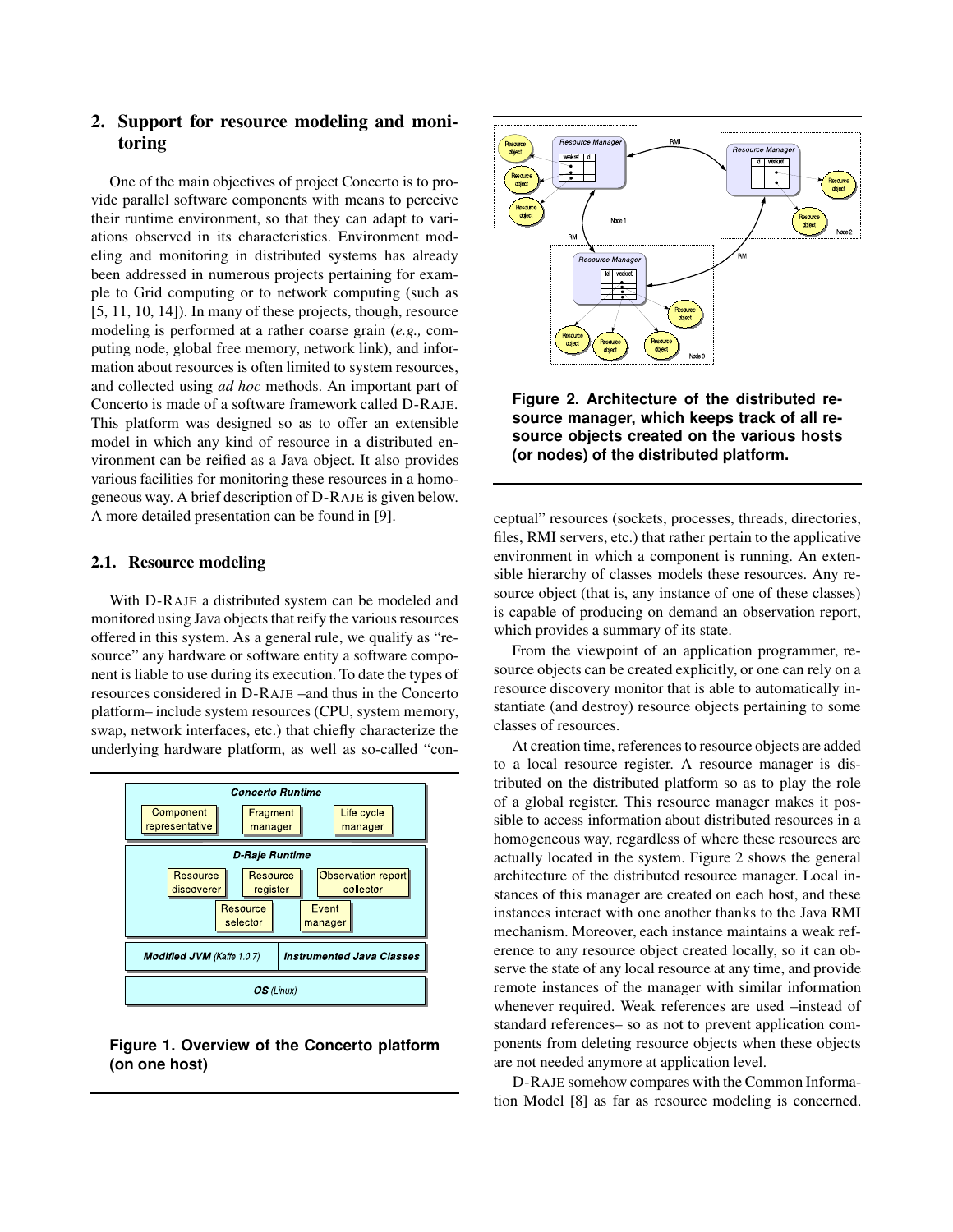However, D-RAJE goes beyond pure modeling, as it additionally implements facilities for collecting and exploiting information about the state of any system or conceptual resource (please see [9] for details on this topic).

#### **2.2. Resource selection and observation**

The resource manager can be consulted when looking for a specific kind of resource in the distributed system, or in order to request information about the status of any resource in this system. Since the population of resource objects can be quite large, a selection can be performed based on their location (*e.g.* on a specific host, in the whole distributed system, or in neighboring hosts), their type, or any other criterion. Resource filtering is obtained by using socalled resource patterns. Any programmer can define new patterns, although many patterns are already available as predefined patterns in D-RAJE. With these patterns, one can for example identify all objects modeling host CPUs, or network interfaces, or TCP sockets. These objects can additionally be searched for on a specific host, or in the whole distributed platform. One can even perform a more selective search, and look for example for TCP or UDP sockets that have been bound to a local port whose number is in a specific range (say, values between 0 than 1024), and that maintain connections with remote hosts whose IP addresses conform to a specific pattern (say, all addresses in domain 195.83.160/22). Resource identification can thus be achieved at quite a fine grain if needed.

Once a resource has been identified, information on its status can be obtained through any one of two observation mechanisms. The first of these mechanisms allows direct observation of the resource considered: the resource manager can be asked to collect and return an observation report concerning a specific resource, wherever this resource is located in the system. The second observation scheme relies on an event-based model: local or distant monitors are automatically created when needed. These monitors can observe the resource considered periodically, and notify the user when user-specified events occur. A thorough description of these topics can be found in [9].

### **3. Parallel Components**

The Concerto platform is dedicated to supporting adaptive parallel components. Our aim is to propose a basic component model suited for parallel and distributed applications, and to provide an infrastructure that enforces the adaptability of components. We propose below a definition of what we mean by parallel component in Concerto.

A programmer who wishes to develop a parallel component for Concerto must design his component as a set of cooperating threads. He must also define the business part of the component (name, interface, implementation). The platform offers facilities for managing non-functional aspects of the component.

#### **3.1. Component model**

**3.1.1. Component interface** Any parallel component hosted by the Concerto platform must define the following interfaces.

- *Business interface*: No constraint is put on the type of the business interface. The programmer of a component may for example propose an interface based on Java RMI. The component is then an object implementing the *Remote* interface, whose methods are to be called remotely by the component's clients (Section 3.2 describes a demonstrator component that has been designed along this line). The component may also behave as a server listening to a specific TCP or UDP port, with which a client program can communicate. Alternatively, one may design a distributed interface (that is to say, an interface associated with several objects that each implement a part of the interface), so the component can be connected in parallel with another parallel component.
- *Life-cycle interface*: Through this interface, the different steps of the life of the component can be controlled. To date, this covers deploying the component on the distributed platform, launching all the activities (*i.e.,* starting the threads) of the components, and stopping these activities. In the future we may include persistence services in this interface.
- *Resource interface*: The component exhibits a resource interface through which the user can access information related to the resources used by the component. Actually, the component itself is considered as a resource. Hence any component in Concerto must implement a method *observe()* that returns an observation report. By default, the observation report generated by a component simply aggregates the observation reports of all the resources it itself uses. For security reasons, the component's programmer may find it desirable to change this default implementation, for example by restricting the amount of information disclosed to the component's client.

**3.1.2. Internal structure of a component** When building a parallel component, the programmer develops a set of Java threads (actually, a set of classes implementing the *Runnable* interface). These threads cooperate to perform functions specified in the component's business interface.

Threads are grouped in placement (or distribution) entities called fragments. A fragment is a set of threads that belong to a single component, and that must run within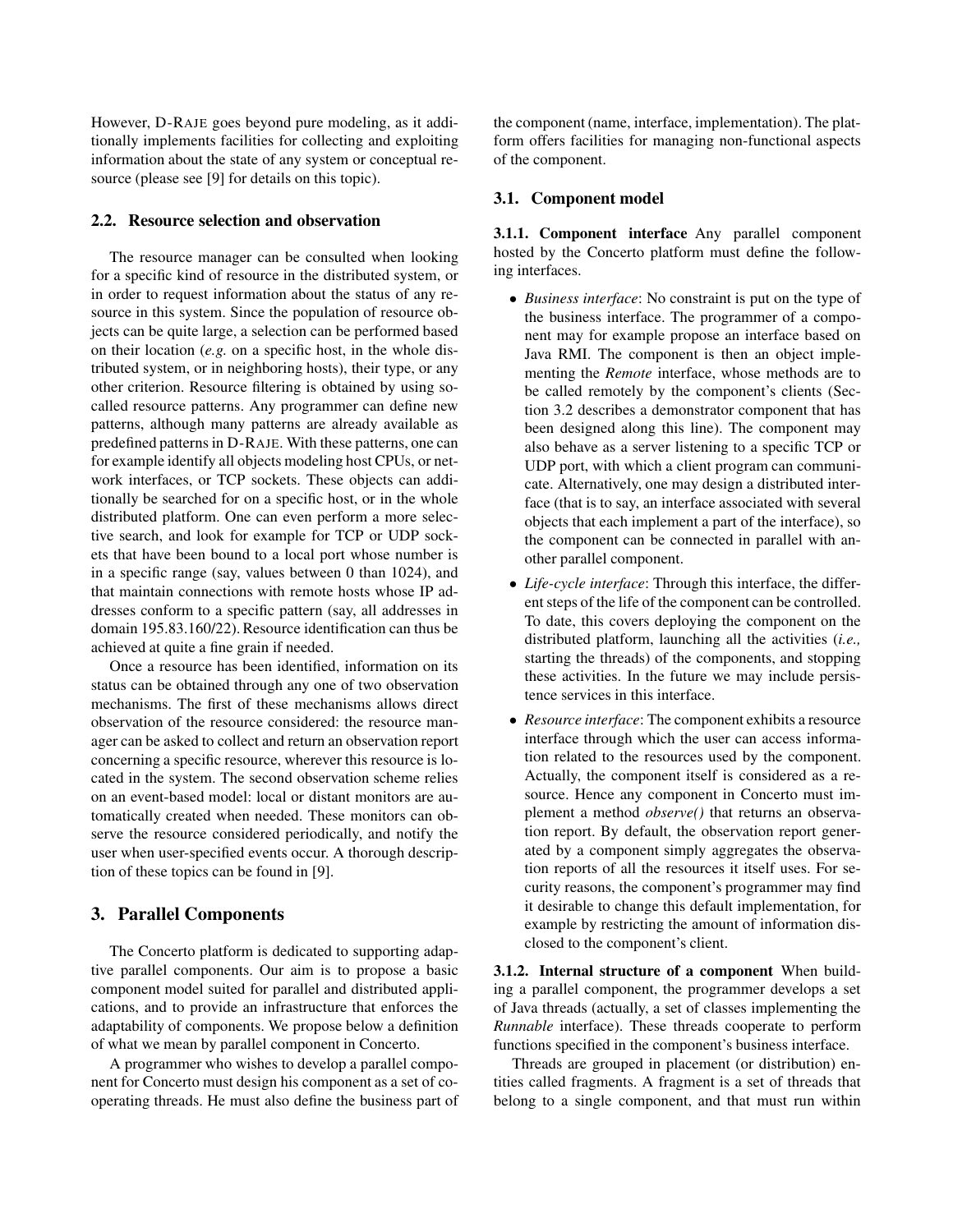the same virtual machine on the same distributed platform host. The threads of a fragment can thus share a common object space. Communication and synchronization between such threads can be performed just like in any other multithreaded Java program. On the other hand, threads that belong to different fragments must rely on external communication and synchronization mechanisms, such as sockets and RMI.

Information on the component's structure is available through facilities implemented in D-RAJE, since threads, fragments and the component itself are modeled as resources in D-RAJE. As already mentioned, some of this information is also available to other components through each component's resource interface.

**3.1.3. Component deployment** The deployment of an application on a distributed platform is known to be a tedious and error-prone task. In order to alleviate the deployment of parallel components on such platforms, we have developed an XML dialect that permits a component programmer to describe the component's structure, placement directives for its fragments, and constraints imposed for the deployment to be feasible (availability of a specific version of the JVM, of a RMI registry, etc.)

The Concerto platform includes an administration tool with which a distributed platform can be managed, using either a command line or a graphical user interface. Figure 3 shows an example of what can be displayed by the graphical interface. With this administration tool, hosts can be added to or removed from the distributed platform at any time. A parallel component can be loaded in the platform by providing a *.jar* file that aggregates Java code for the component's threads, an XML deployment descriptor, and possibly additional documentation and data associated with the component. During this loading operation, a new *Component* resource object is created in D-RAJE, and automatically registered with the resource manager. Once a component has been loaded, it can be considered as a new resource in the distributed platform. Another component can therefore trigger its deployment and activation on the platform. Alternatively, these operations can be triggered by any administrator –or user– of the platform thanks to the above-mentioned administration tool.

#### **3.2. Example**

This section illustrates the utilization of the Concerto platform for building a genetic algorithm (GA) component that can be deployed on a heterogeneous distributed platform. In this particular example the GA component aims at finding an arithmetic expression that approximates a function that can be numerically evaluated. Of course our GA component deals with a population of individuals that are submitted to genetic operators such as mutation and crossover. A selection mechanism makes it possible to identify the best individuals in the population, so that they can participate in the production of new individuals.

**3.2.1. Business interface** In order to develop a Concerto component based on this genetic algorithm, the programmer must first specify the business part of the component. In this particular case, the business interface is the interface of a RMI server. As illustrated in Figure 4, this interface offers methods for initializing the population, for launching the reproduction process, for obtaining the current generation, and for halting the reproduction process.

| <b>import</b> java.rmi.*; |  |  |
|---------------------------|--|--|
|---------------------------|--|--|

**public interface** GeneticAlgorithm **extends** Remote { **public void** setInitialPopulation(Population pop) **throws** RemoteException; **public void** startReproduction() **throws** RemoteException; **public** Population getCurrentGeneration() **throws** RemoteException; **public void** stopReproduction() **throws** RemoteException; }

#### **Figure 4. Business interface of a Concerto component.**

**3.2.2. Parallel implementation** The master-slave paradigm is used for implementing a parallel version of the algorithm. Notice that in this particular case our aim is not to produce the best possible parallel genetic algorithm, but simply to illustrate the utilization of Concerto. Therefore, no in-depth optimization has been applied to the original parallel algorithm, nor to its parallel implementation. The population in the GA component is to be distributed on a set of distributed hosts, which will be considered as slave hosts. Each slave will deal with its own sub-population, and will make it evolve through crossovers, mutations, and selections. A particular host, called the master, will periodically gather all the sub-populations, perform a selection phase on the whole population, and scatter it again over the slave hosts.

The resulting GA component is thus composed of a set of slave threads, conducted by a unique master thread. Each of these threads is placed in a distinct fragment. Communication between the slaves and the master is performed through RMI calls. In order to simplify the architecture, the master thread also behaves as an RMI server, implementing the business interface of the GA component.

**3.2.3. Deployment** Deployment directives are specified in a Concerto component descriptor that comes in the form of an XML file (see Figure 5). When the deployment of the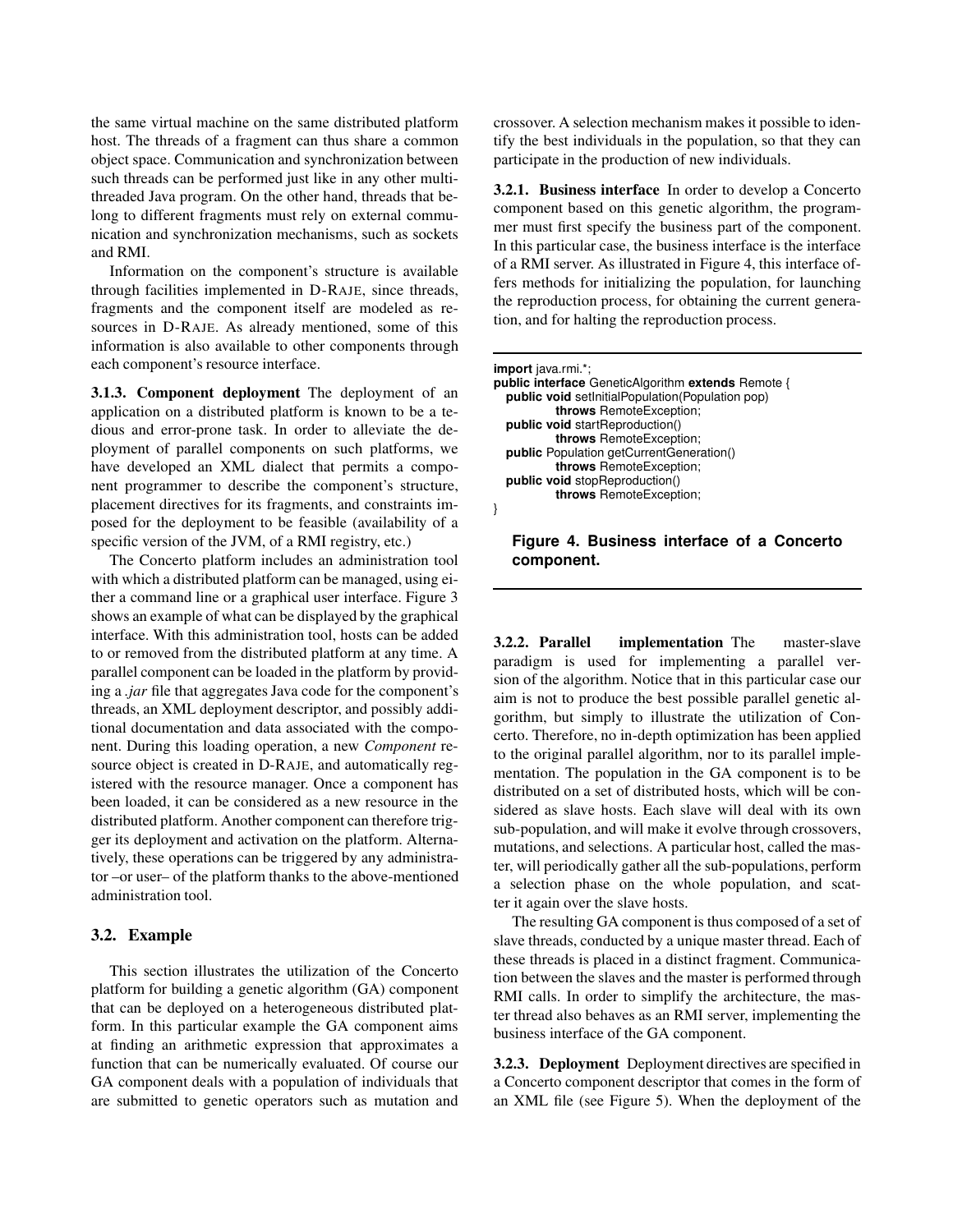

**Figure 3. Snapshot of the Concerto graphical administration tool**

genetic algorithm component is triggered –for example via the Concerto administration tool–, a succession of operations is performed that consists in analyzing the XML descriptor, checking the requirements specified (in this case, verifying the presence of an RMI registry), loading classes *ThMaster* and *ThSlave* on the different JVMs, and creating all the fragments and threads (that will consequently be registered as resources in D-RAJE). These threads will actually be started when the component is activated.

**3.2.4. Adaptation** A first, straightforward adaptation of the algorithm can be performed by having the master take the actual number of slave threads into account. This number is determined during the deployment phase, based on the actual number of hosts in the distributed platform at deployment time. In the future we plan to insert a new placement directive (ALL-ALWAYS) in our XML dialect, so that replicated fragments can be automatically created and started when hosts are inserted in the distributed platform while a parallel component is running.

Figure 6 shows how the resource manager can be asked to identify the slave fragments. In this example a resource pattern called *FragmentPattern* is used in order to look for resources that are actually component fragments. Moreover a parameter is passed to this pattern in order to select only those fragments named "GA-Slave".

The real adaptation of the algorithm is performed by allowing for the heterogeneity of the hosts on which the slave threads are running, as well as for the variability of the CPU workload on these hosts. Indeed, we cannot assume that the CPU type is identical on all hosts in the distributed platform, and that these hosts are all dedicated to running only the GA component. The time a slave thread can spend applying genetic operators on its sub-population may thus vary a lot. As

<component> <description>**Genetic Algorithm Component**</description> <name> <concerto-name>**GenAlgoRes**</concerto-name> <rmi-name>**GeneticAlgorithmServer**</rmi-name> </name> <requirements> <java **kaffe="1.0.7" d-raje="1.0"**/> <concerto-vers=**"1.0"**/> <rmiregistry/> </requirements> <file>**GenAlgorithm.jar**</file> <fragment-list> <fragment name=**"GA-Master"**> <node>**ANY**</node> <thread-list> <runnable-class=**"ThMaster"**/> </thread-list> </fragment> <fragment name=**"GA-Slave"**> <node>**ALL**</node> <thread-list> <runnable-class=**"ThSlave"**/> </thread-list> </fragment> </fragment-list> </component>

<?xml version="1.0" encoding="ISO-8859-1" ?>

# **Figure 5. Example of an XML deployment descriptor.**

a consequence, the master should be able to tune the size of the sub-population it sends to a particular slave based on the computation power that can be expected from this slave. The CPU power available on a given host can be deduced from the CPU frequency of this host, and from the amount of time the CPU remains idle during an observation period (a period of one second was chosen for this particular ap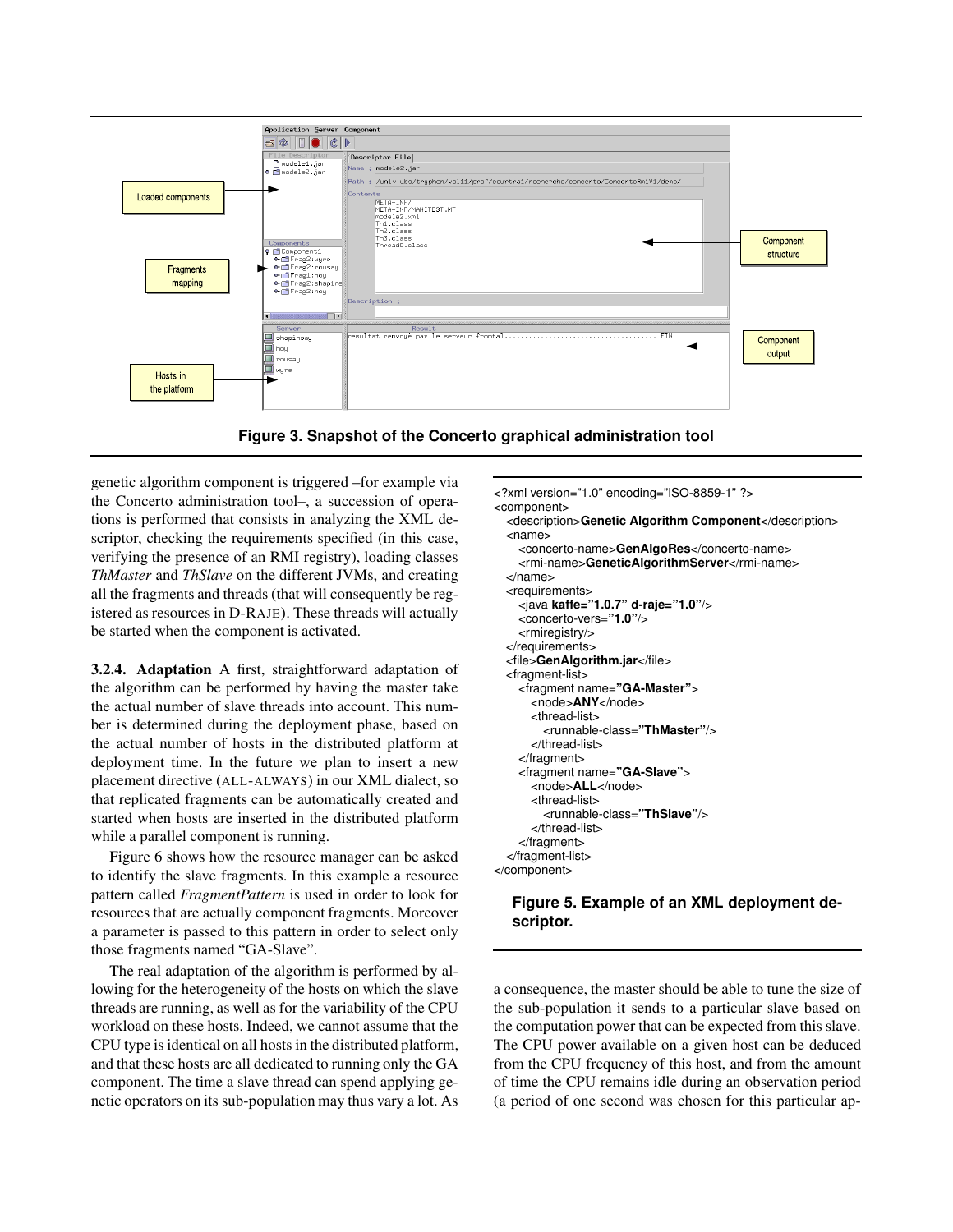ResourceManager rm = ResourceManager.getResourceManager();

Set slaveIdSet

= rm.getResourceIds(new FragmentPattern("GA-Slave"), new GlobalSearch());

**Figure 6. Illustration of how the resource manager can be used to look for specific resources in the whole distributed platform. In this example specific component fragments are sought.**

plication). Information about each CPU (including its frequency) can be obtained by collecting reports from CPU objects in D-RAJE. Likewise, D-RAJE makes it possible to implement and to deploy monitors that observe the state of a given resource periodically. With such monitors, calculating how much computing power is used on a host of the distributed platform is straightforward.

**3.2.5. Measurements** We have conducted a set of preliminary measurements in order to evaluate the impact of the utilization of Concerto –and that of the adaptation facilities it offers– on the overall performance of our GA parallel component. In this experiment the population consisted of 1024 individuals. At each iteration step, each slave computed 10 generations before sending back its sub-population to the master. The overall process iterated 100 times. Table 1 shows the execution times obtained for a varying number of hosts. During this experiment we used evenly loaded 2.4 GHz Pentium 4 PC hosts running Linux 2.4.20. The speedup remains acceptable for the distributed platform sizes considered. The impact of adaptation is showed in Table 2. In this case a slower host (400 MHz Pentium PC) was included voluntarily in the distributed platform, and a random load was put on every CPU by running dummy processes. In the case of one host, the table shows the execution times observed depending on whether the slow host was used, or one of the fast hosts. Executions involving more than one host systematically implied the slow host, plus one or several additional fast hosts. Experiments were performed with and without component adaptation. Results show that a significant gain is obtained when adaptation is performed.

### **4. Related Work**

The originality of the Concerto approach lies in the fact that it combines a parallel component model together with some support for distributed resource observation. Component-based application development is already possible through the use of "standard" component technolo-

| # of slaves | Execution time |
|-------------|----------------|
|             | 582 sec.       |
|             | 381 sec.       |
|             | 297 sec.       |
|             | 221 sec.       |

# **Table 1. Execution times of the GA on a homogeneous distributed platform**

gies, such as Microsoft COM [12] or Sun's Enterprise Java Beans. The OMG (Object Management Group) also developed its own solution with the CORBA Component Model [13]. However these technologies were not specifically designed to support parallel components, that is, components that inherently involve parallel activities. Few works have been carried out on models or platforms that target parallel and distributed components. One of them is the Common Component Architecture [1], which defines a component model suited for parallel scientific applications. In this architecture, emphasis is put on the definition of a scientific interface definition language (SIDL), and the specification of ports that permit component interoperabilty. The main objective in CCA is to allow the efficient interoperability of pre-existing scientific codes. Like in Concerto, few constraints are put on the way the functional part of a parallel component is implemented. However, no support is provided in CCA for component adaptation. Project Padico [7] bears similarities with CCA as it is dedicated to coupling scientific codes. It extends the Corba Component Model, and it relies on a specific communication toolkit in order to provide efficient communication between several SPMD parallel codes encapsulated in components. Some form of adaptation is provided in the communication layer, which allows for several commonly used communication libraries.

The work described in [2] also focuses on parallel and distributed components: an implementation of the Fractal [3] hierarchical component model is proposed in order to provide so-called Grid Components. This implementation is based on the Pro-Active library [4]. It provides facilities for asynchronous communication, migration of activities, deployment and debugging. Like in Concerto, a parallel component may be implemented according to the MIMD model. Introspection on both the components structure and placement is possible, though both kinds of introspection rely on distinct mechanisms.

None of the above-mentioned works proposes a homogeneous way to get precise information about the environment of a component (including the system), and about its sub-components.

In Concerto, we strove to associate Java facilities for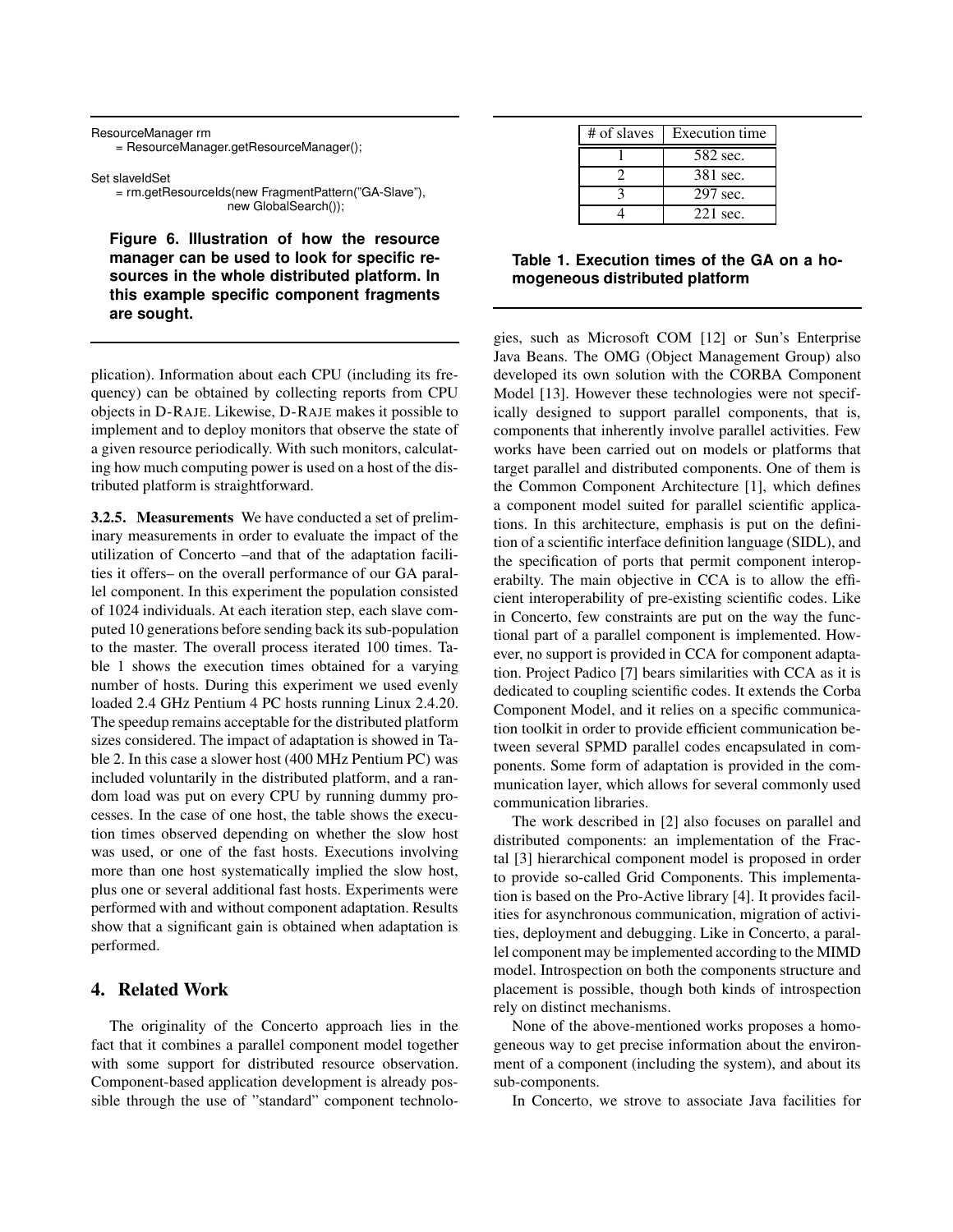| # of slaves   | Execution time with adaptation | Execution time without adaptation |
|---------------|--------------------------------|-----------------------------------|
| 1 (fast host) | $400 \text{ sec.}$             | 407 sec.                          |
| 1 (slow host) | 2112 sec.                      | 2150 sec.                         |
|               | 344 sec.                       | 1344 sec.                         |
|               | 234 sec.                       | 974 sec.                          |
|               | 203 sec.                       | 806 sec.                          |

**Table 2. Impact of adaptation on a heterogeneous distributed platform**

resource observation with the implementation of an open component model suited for adaptive application development. In this respect, we share a similar goal with the framework for adaptive components described in [6]. This framework is based on Fractal and it defines context-awareness services. Well-designed adaptation mechanisms are built in this framework, but no specific support for distribution aspects is provided.

# **5. Conclusion**

In this paper we have presented the Concerto platform, which aims at allowing the deployment and the support of parallel components on distributed platforms. Ongoing work focuses on proposing a basic parallel component model, as well as tools for the deployment of such components. In a first stage, our objective is to adopt as simple and flexible a model as possible.

The distributed platforms targeted by the Concerto platform are primarily those composed by enlisting non-dedicated, heterogeneous, and possibly unstable workstations in labs or offices. The runtime environment offered to parallel components is therefore liable to exhibit much heterogeneity and dynamicity. For this reason, the Concerto platform implements facilities for discovering how resources are distributed in the distributed platform, and for monitoring these resources at runtime.

The development of the Concerto platform is still in progress. Moreover a number of parallel components are also being developed. In the near future we plan to use the platform for deploying instances of these components on different kinds of distributed platform. A series of experiments will then be run, in order to evaluate the benefits of designing parallel components that can monitor their environment, and that can adjust their behavior to variations observed in this environment.

### **Acknowledgments**

This work is supported by the French Ministry of Research in the framework of the ACI GRID programme.

### **References**

- [1] R. Amstrong, D. Gannon, A. Geist, K. Keahey, S. Kohn, L. McInnes, S. Parker, and B. Smolinski. Towards a Common Component Architecture for High-Performance Scientific Computing. In *8th Int. Symposium on High-Performance Computing*, Redondo Beach, California, Aug. 1999.
- [2] F. Baude, D. Caromel, and M. Morel. From Distributed Objects to Hierarchical Grid Components. In *Proc. of International Symposium on Distributed Objects and Applications (DOA'2003)*, LNCS, Catania, Sicily, Nov. 2003.
- [3] E. Bruneton, T. Coupaye, and J.-B. Stefani. Recursive and dynamic software composition with sharing. In *Proc. of the 7th ECOOP International Workshop on Component-Oriented Programming (WCOP'02)*, Malaga, Spain, June 2002.
- [4] D. Caromel, W. Klauser, and J. Vayssiere. Towards Seamless Computing and Metacomputing in Java. *Concurrency Practice and Experience*, 10(11–13), Nov. 1998.
- [5] K. Czajkowski, S. Fitzgerald, I. Foster, and C. Kesselman. Grid Information Services for Distributed Resource Sharing. In *10th IEEE Int. Symposium on High-Performance Distributed Computing*. IEEE Press, August 2001.
- [6] P.-C. David and T. Ledoux. Towards a framework for Self-Adaptive Component-Based Applications. In *4th IFIP International Conference on Distributed Applications and Interoperable Systems (DAIS'2003)*, Paris, France, Nov. 2003.
- [7] A. Denis, C. Pérez, T. Priol, and A. Ribes. Padico: A Component-Based Software Infrastructure for Grid Computing. In *17th International Parallel and Distributed Processing Symposium (IPDPS'2003)*, Nice, France, Apr. 2003. IEEE Computer Society.
- [8] DMTF. CIM specification v2.2. Technical Report DSP0004, Data Management Task Force, http://www.dmtf.org 1999.
- [9] F. Guidec, Y. Mahéo, and L. Courtrai. A Java Middleware Platform for Resource-Aware Distributed Applications. In *2nd Int. Symposium on Parallel and Distributed Computing*, Ljubljana, Slovenia, Oct. 2003.
- [10] F. Kon, R. Campbell, M. D. Mickunas, K. Nahrstedt, and F. J. Ballesteros. 2K: A Distributed Operating System for Dynamic Heterogeneous Environments. In *9th IEEE Int. Symposium on High Performance Distributed Computing*, Pittsburgh, USA, Aug. 2000.
- [11] K. Krauter, R. Buyya, and M. Maheswaran. A Taxonomy and Survey of Grid Resource Management Systems for Dis-